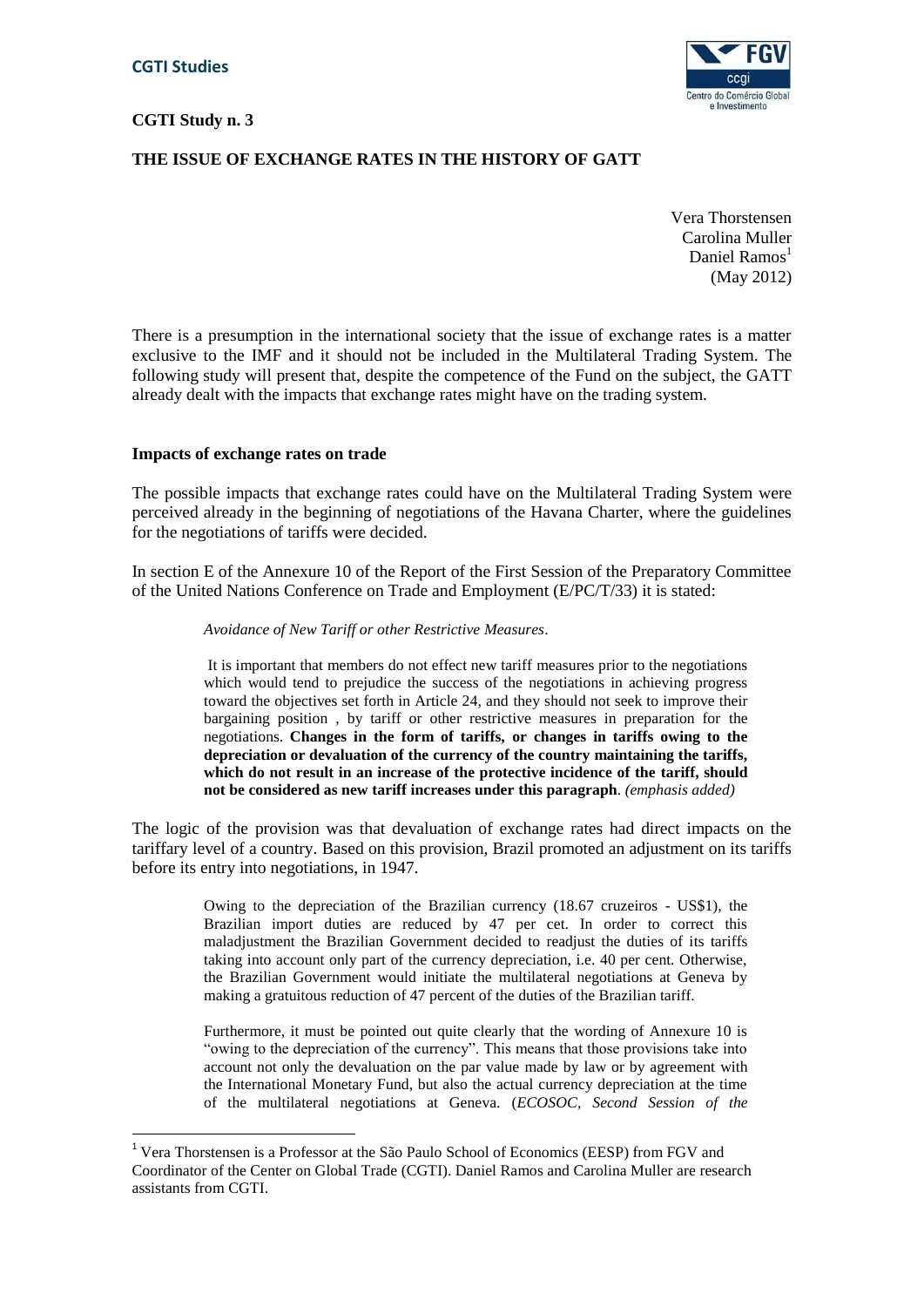*Preparatory Committee of the United Nations Conference on Trade and Employment, Note by the Brazilian Delegation on the adjustment of the Brazilian custom tariff, August 5, 1947, E/PC/T/151, p. 2*)

The discussions on the impacts of exchange rates on trade and its consequences for the Multilateral Trading System regained importance after the fall of the fixed exchange rate system under the auspices of the IMF during the 70s and its substitution with a floating exchange rate system.

Article IV of IMF's Articles of Agreement was amended and the Fund stop exerting a strict control of countries´ exchange rates in regard to the pair value established by the Fund and initiated a scheme of surveillance. Article IV:3, as amended, read as follows:

Section 3. Surveillance over exchange arrangements

(a) The Fund shall oversee the international monetary system in order to ensure its effective operation, and shall oversee the compliance of each member with its obligations under Section 1 of this Article.

(b) In order to fulfill its functions under (a) above, the Fund shall exercise firm surveillance over the exchange rate policies of members, and shall adopt specific principles for the guidance of all members with respect to those policies. Each member shall provide the Fund with the information necessary for such surveillance, and, when requested by the Fund, shall consult with it on the member's exchange rate policies. The principles adopted by the Fund shall be consistent with cooperative arrangements by which members maintain the value of their currencies in relation to the value of the currency or currencies of other members, as well as with other exchange arrangements of a member's choice consistent with the purposes of the Fund and Section 1 of this Article. These principles shall respect the domestic social and political policies of members, and in applying these principles the Fund shall pay due regard to the circumstances of members.

The CONTRACTING PARTIES to the GATT have manifested their concern with such consequences. In particular, the impact on market access actually faced by exporters was highlighted in a floating exchange rate system:

1. The CONTRACTING PARTIES, while not questioning the floating exchange rate system and the contributions it has made, acknowledge that in certain circumstances exchange market instability contributes to market uncertainty for traders and investors and may lead to pressures to increased protection; these problems cannot be remedied by protective trade action (*Exchange Rate Fluctuations and their Effect on Trade* – Fortieth Session of the CONTRACTING PARTIES, action taken on 30 November 1984 – L/5761)

Furthermore, the contracting parties had already identified the particularly fragile position that small trading countries would face in a floating exchange rate situation. At paragraph 2 of the declaration, it is stated that:

2. The CONTRACTING PARTIES also recognize that adjustment to uncertainty over exchange market instability could be more difficult for small traders when hedging opportunities are limited, and for small trading countries and developing countries, inter alia when the geographical distribution of their trade cannot be easily diversified. (*Exchange Rate Fluctuations and their Effect on Trade* – Fortieth Session of the CONTRACTING PARTIES, action taken on 30 November 1984 – L/5761)

The GATT contracting parties, concerned with the negative effects of exchange rate fluctuations on international trade flows, urged the IMF to improve its system in order to take into account "*the relationship between exchange market instability and international trade*" (*Exchange Rate*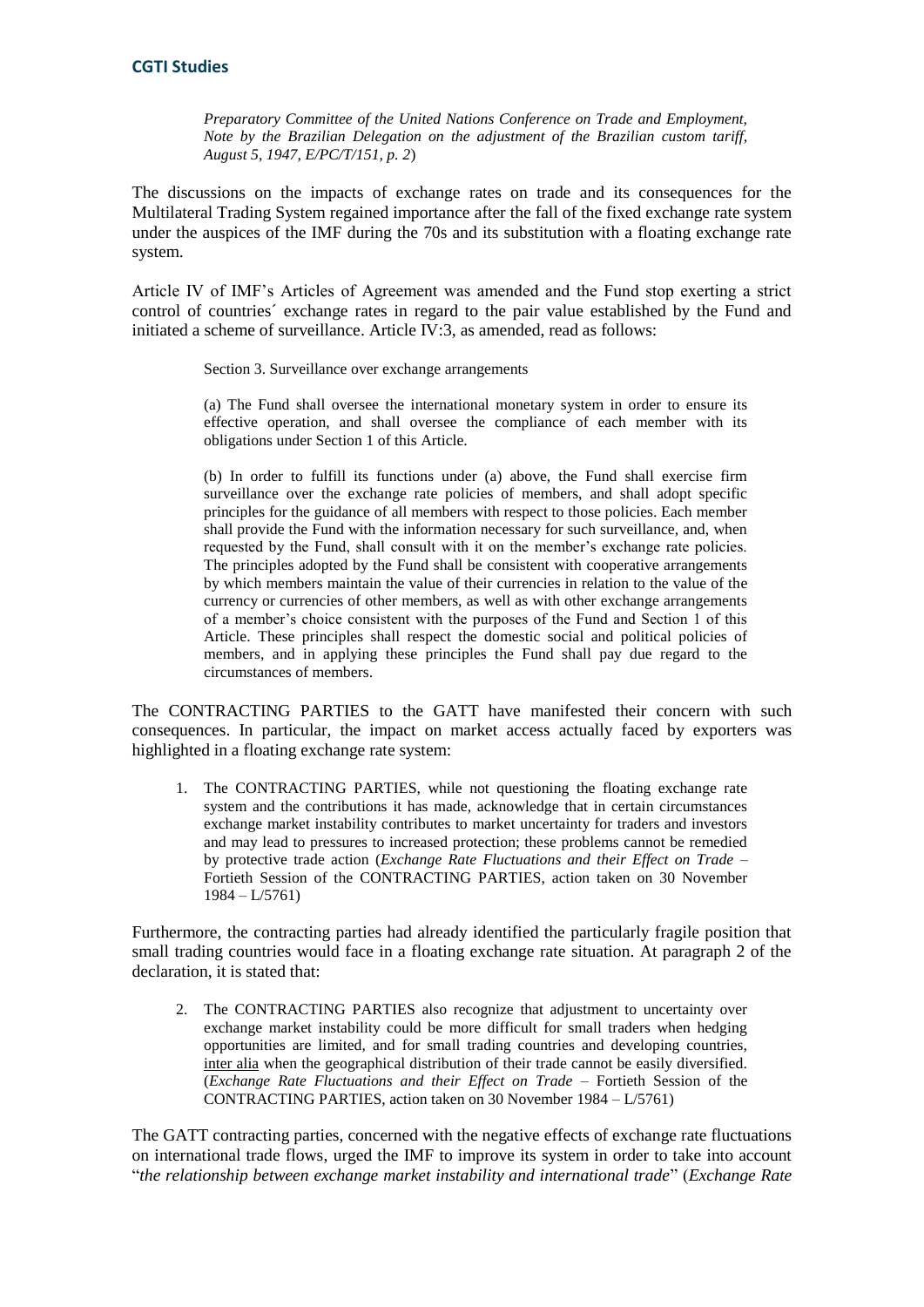*Fluctuations and their Effect on Trade* – Fortieth Session of the CONTRACTING PARTIES, action taken on 30 November 1984 – L/5761).

In response, the IMF published in 1984 a study describing the ways by which such exchange rate instability could affect international trade flows (IMF, *Exchange Rate Volatility and World Trade*, IMF Occasional Paper 30, 1984, WT/GC/444). The academic and empirical evidences were inconclusive and no systemic adjustments were made by the contracting parties to the GATT in order to address the uncertainty and potential negative effects of exchange rate fluctuations. Nonetheless, the IMF study did acknowledge that small trading economies would be more vulnerable to intense exchange market instability since traders would have fewer hedging options.

### **GATT Article II**

The idea that exchange rate misalignments can affect the negotiated level of market access is evident under Article II:6. The article allows the adjustment of tariffs in order to reestablish the negotiated market access affected by misaligned exchange rates in one specific situation:

The specific duties and charges included in the Schedules relating to contracting parties members of the International Monetary Fund, and margins of preference in specific duties and charges are maintained by such contracting parties, are expressed in the appropriate currency at the par value accepted or provisionally recognized by the Fund at the date of this Agreement. Accordingly**, in case this par value is reduced consistently with the Articles of Agreement of the International Monetary Fund by more than twenty per centum, such specific duties and charges and margins of preference may be adjusted to take account of such reduction**; provided that the CONTRACTING PARTIES (i.e., the contracting parties acting jointly as provided for in Article XXV) concur that such adjustments will not impair the value of the concessions provided for in the appropriate Schedule or elsewhere in this Agreement, due account being taken of all factor which may influence the need for, or urgency of, such adjustment. (*emphasis added)*

A devaluated currency has an effect of lowering the relative value of specific duties, enlarging the negotiated market access. It has the exact opposite effect that *ad valorem* tariffs, that have their relative value raised by a devaluated currency, diminishing the market access. The article allows, thus, countries to reestablish their negotiated market access that was unduly enlarged by the effects of the devaluated currency, by negotiating a raise on their specific duties. This negotiation has occurred nine times during GATT era, between 1950 and 1975, allowing the raise of bound specific tariffs of Benelux, Finland (3 times), Israel, Uruguay (twice), Greece and Turkey<sup>2</sup>.

It is interesting to point out that the provision encompasses only one of four possibilities of effect of exchange rates on tariffs, the other three being: (i) over valuated currencies raise the relative value of specific duties, restringing the market access; (ii) devaluated currencies raise the relative value *ad valorem* duties, restringing the market access; and (iii) over valuated currencies diminish the relative value of *ad valorem* duties, enlarging the negotiated market access.

Czechoslovakia proposed an amendment to Article II:6, with the addition of the following:

**<sup>.</sup>** <sup>2</sup> See GATT Analytical Index, Article II. Benelux: decision of 15 December 1950 (II/12). Finland: decisions of 3 March, 1955 (3S/28), 15 November 1957 (6S/22), and 20 November 1965 (15S/66). Greece: decision of 24 October, 1953 (2S/24). Israel: decision of 3 February 1975 (C/M/103, 124, 125, 138). Turkey: decision of 10 April, 1959 (8S/24). Uruguay: decisions of 18 May, 1961 (10S/34) and 25 Marche, 1965 (13S20).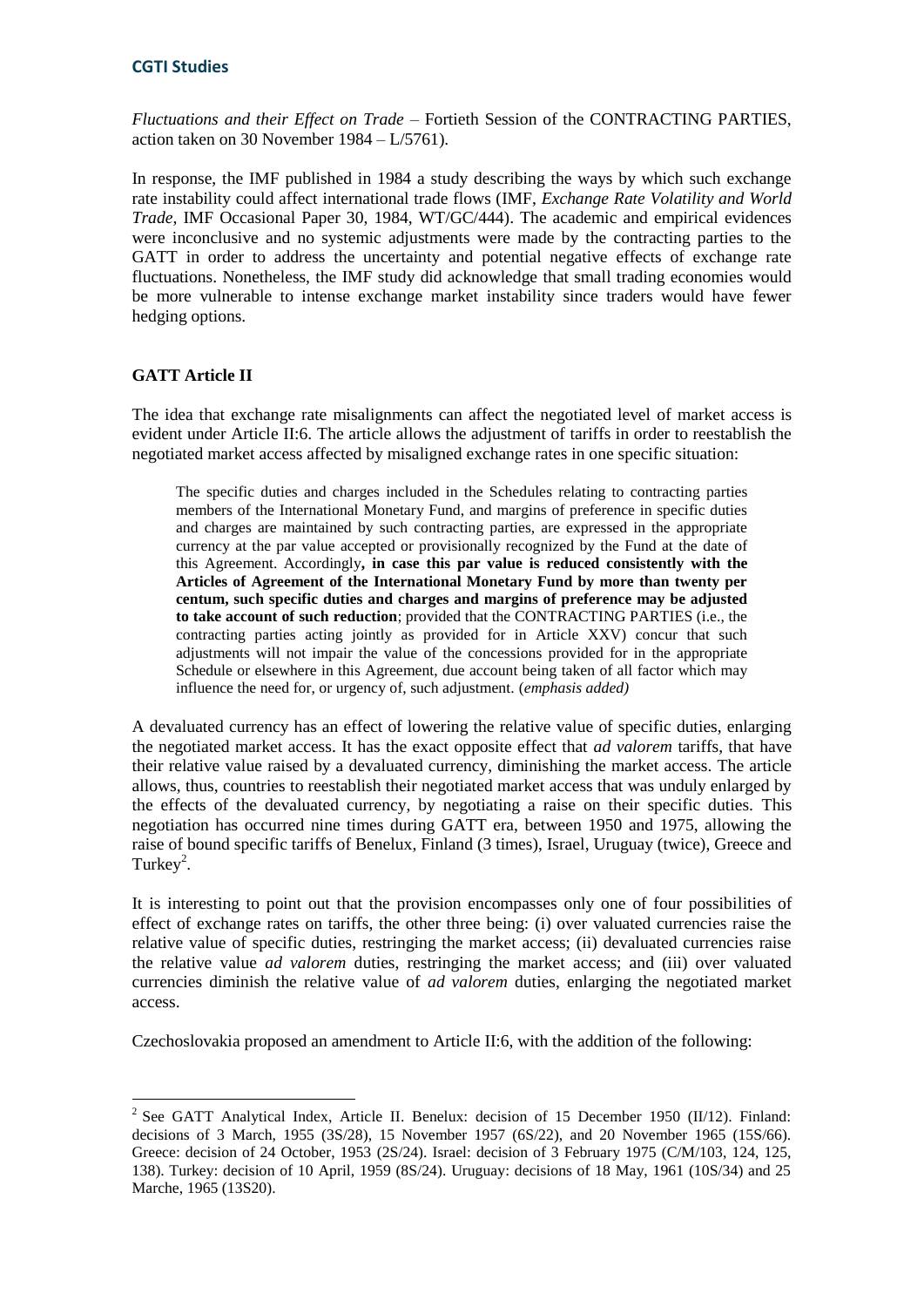(b) the provisions of paragraph (a) above shall apply mutatis mutandis in case the par value or the rate of exchange is increased by more than twenty percent. (*Article II – Proposals by Czechoslovak Delegation*, Contracting Parties Ninth Session, Working Party on Tariffs, Schedules and Customs Administration, December 16, 1954, W.9/109)

Nevertheless, the proposal was not adopted.

During the discussions about the adaptation of Article II:6, in the new context of floating exchange rates, once again a question was raised about the possibility of application of that article in the opposite situation: whether contracting parties with appreciated currencies should be required to reduce their specific duties, in order to maintain the negotiated level of market access. The working party agreed not to pursue the matter, noting that contracting parties could resort to articles XXII and XXIII of GATT if they considered that the appreciation impaired in a particular case the value of specific duty concessions (*Report of the Working Party on Specific Duties*, L/4858, November 2<sup>nd</sup>, 1979, p. 6).

A second interesting issue raised by Article II:6 is the change in the international monetary system, from a par value to a floating exchange rate system. Initially, any devaluation that could give rise to the application of Article II:6 would be defined by the IMF, according with the par value system managed by the Fund. With the end of the gold exchange standard, it would be necessary to adapt the article, so misalignments could still be calculated, despite the lack of a par value.

The GATT contracting parties created a Working Group whose objective was to adapt the existing mechanism in article II:6 to the new reality of floating exchange rates. From 1978 to 1980, the Working Group met and adopted, in January 29<sup>th</sup> 1980, the "*Guidelines for Decisions under Article II:6(a) of the General Agreement* (L/4938, 27S/28-29). This document reaffirmed the importance of maintaining the mechanism in order to neutralize the effect of exchange rate devaluation on specific tariffs of contracting parties and creates a methodology for the calculation of the currency depreciation, which shall be performed by the IMF. The calculation takes into consideration the import-weighted average exchange rate during the previous six months, and the depreciation shall be based on currencies of trading partners supplying at least 80% of the imports of the concerned country. This Guidelines have been incorporated under GATT94, as established by its article  $1(b)(iv)$ , and can be rightfully invoked by any WTO member.

#### **Exchange Rate and Trade Defense Remedies**

Already during the negotiations of the Havana Charter, parties considered that devaluated exchange rates might constitute a form of unfair trade (*Preparatory Committee of the International Conference on Trade and Employment – Committee II – Summary Record of Technical Sub Committee*, UN ECOSOC, E/PC/T/C.II/48, November 11, 1946). Some argued "*that exchange dumping was a question for the Fund to consider*". While others argued that "*[n]ot all ITO members would necessarily be members of the Fund. If Australia did not join the Fund, she ought to be free to take necessary measures to counteract dumping by exchange depreciation*". The representative of the IMF argued that:

Clearly, he said, a country which was not a member of the International Monetary Fund could not be expected to conform to its statutes. Members of the Fund on the other hand were bound to conform to its statutes; and the statutes prohibited all forms of monopolist practices in connection with currency and multiple monopolist practices in particular. An alternative possibility, which had been suggested, was to have a single exchange fluctuation rate. But the question of exchange fluctuations was dealt with in a different manner by the statutes of the Fund. Under the statutes of the Fund, each country was left a certain freedom of action in the matter of its exchange rates, subject always to observance of the limits set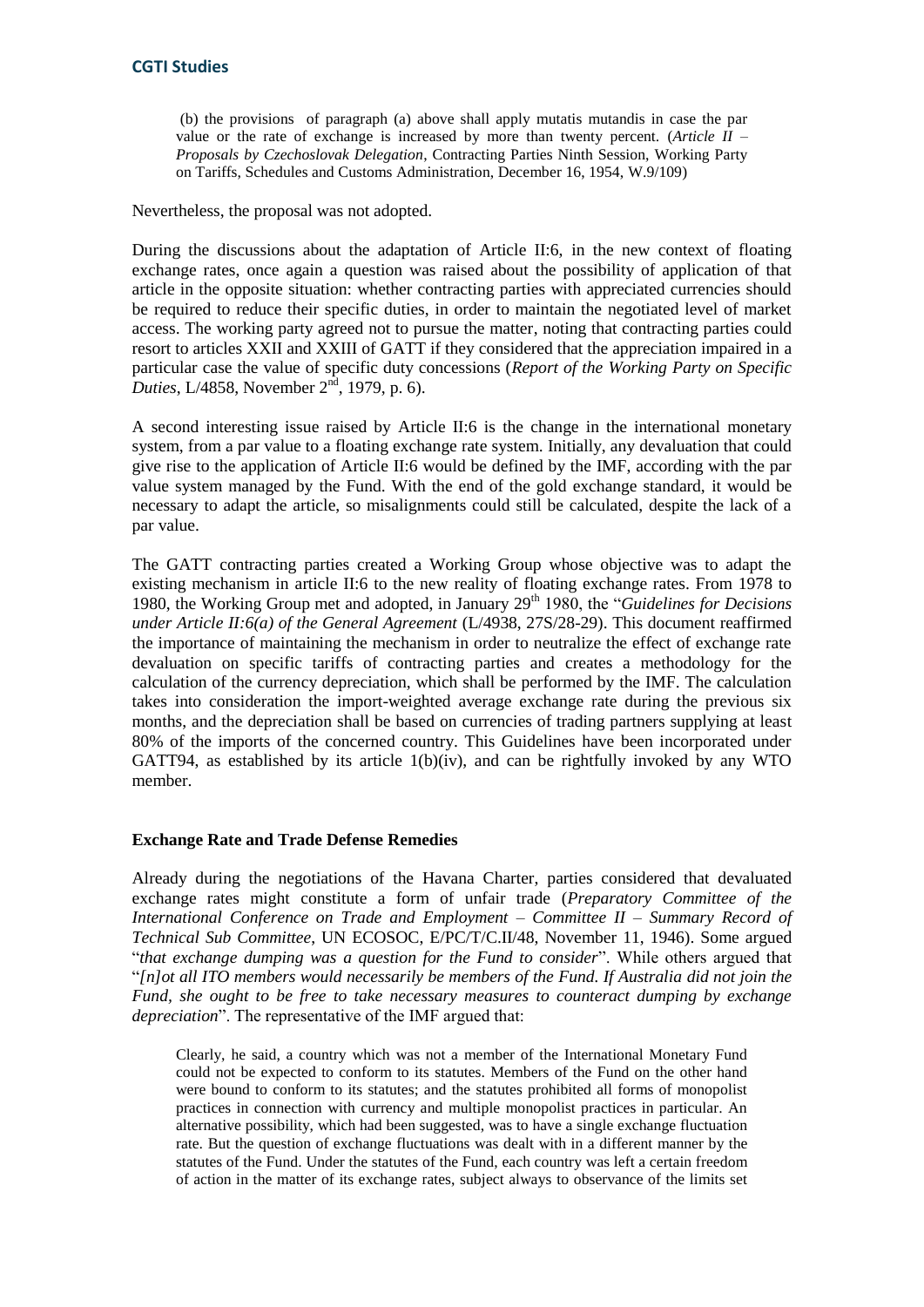by the statutes of the Fund. Manipulation of the exchange rate up to ten per cent was free. But any change of more than ten per cent required the assent of the Fund; and there was provision for penalties against any member of the Fund acting in defiance of the Fund in such a case.

The delegate of South Africa said it was clear from the remarks of the IMF representative that:

there were loopholes for dumping on the part of countries which were not members of the Fund. Again, a country which was a member of the Fund might receive the approval of the Fund to a depreciation of its exchange by more than ten per cent. Such a depreciation of its exchange might well constitute a menace to the industry of another country, and justify anti-dumping measures on the part of the latter.

To what the representative of the IMF answered that:

The second loophole envisaged by Mr. Cherry was equally real: but its scope was limited. It was possible, but very unlikely, that the Fund would ever authorize the depreciation of the exchange of a country to an extent involving a menace to the industry of another country. The aim of the Fund was the maintenance of equilibrium in the trade balances and in the balances of payments of all countries: and it would be wholly inconsistent with that aim if it were ever to lend itself to facilitating the dumping of any particular trade product.

The discussion above shows that the Multilateral Trading System was relying on the strict control exerted by the IMF on exchange rates. Although the financial system suffered deep changes in the 1970s, the GATT system was never properly adapted.

A proposal of currency dumping was, finally, made by Australia and faced the opposition of the United States (*Drafting Committee of the Preparatory Committee of the International Conference on Trade and Employment – Technical Sub-Committee*, UN ECOSOC, E/PC/T/C.6/19 of January 27, 1947).

Latter, it was supported by two other members, but was not adopted at the final version of the

The proposal read as following:

Three delegates suggested inclusion of the following paragraph:

7. "Any Member maintaining restrictions on forms of dumping other than 'price dumping', e.g., freight dumping or dumping by means of depreciation of currency, shall only impose such dumping duties where it has determined after enquiry that the method and extent of dumping against which action is taken is such as to injure or threaten to injure an established domestic industry." (*Report of the Drafting Committee of the Preparatory Committee of the United Nations Conference on Trade and Employment*, UN ECOSOC, E/PC/T/34 of March  $5^{th}$ , 1947, p. 13).

The proposal was later dropped and there was no provision on currency dumping not at the Havana Charter, nor at GATT.

It is important to notice that despite the fact that the proposal was not accepted, the harms that could be caused by exchange rates, especially multiple currencies remained a concern to parties.

The delegate of South Africa affirmed that "*We had these expressions of opinion and we withdrew our endeavours to get the proposed new paragraph 7 written into this particular Article, by virtue of the fact that this commentary was to be included in the notes of this meeting.*"

Still on the same issue, the delegate of France stated: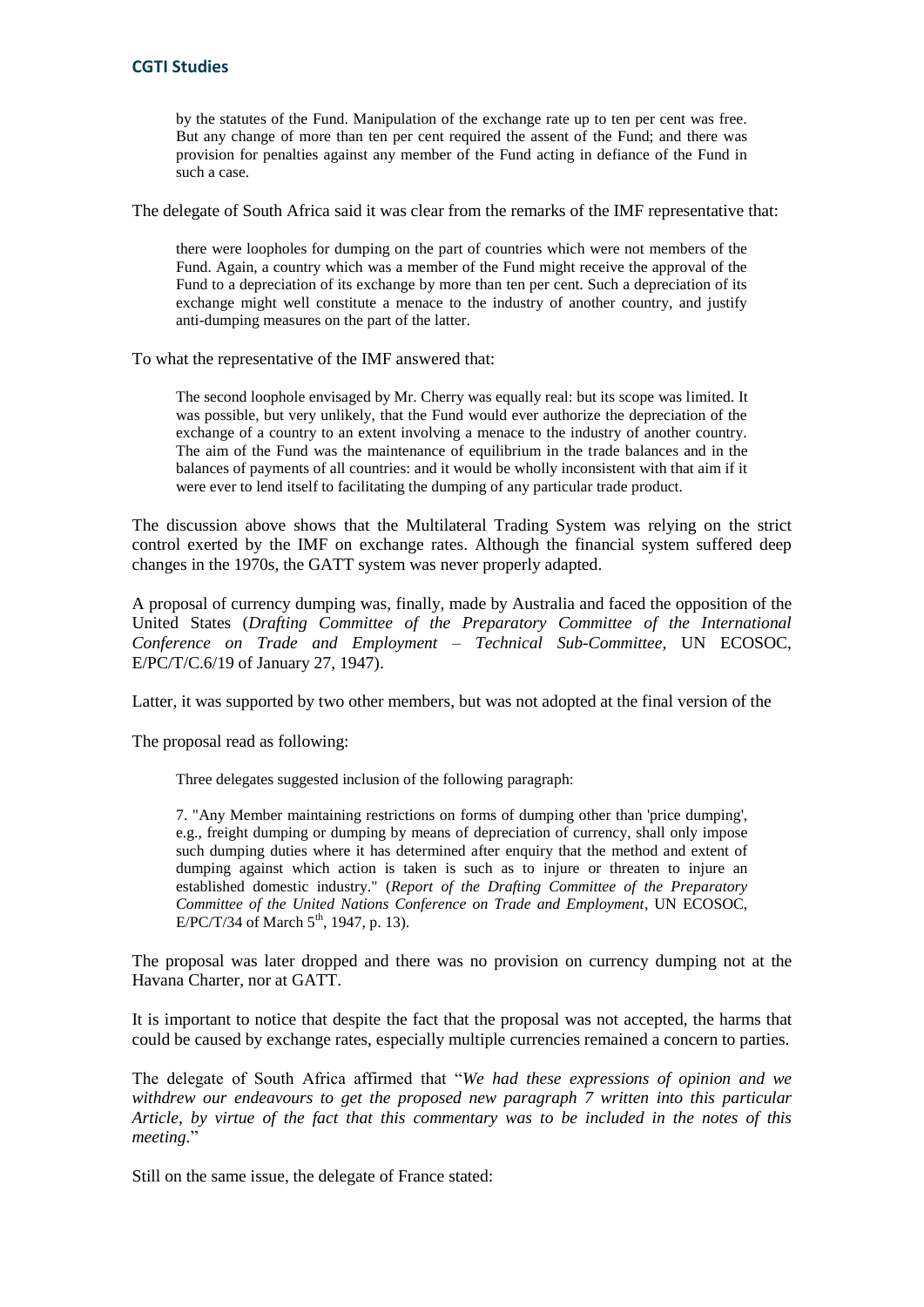In fact, as the representative of the International Monetary Fund pointed out when he gave us the explanation of the matter, there may be sometimes multiple currency rates to favour the export of certain products and apply certain rates to products of one kind and other rates to another category of goods. For instance, they will apply a certain rate to a product which they want to sell and which is very useful, and then they would apply quite a different rate to certain other goods in the export of which they are not so much interested. Of course, the official adoption of this multiple currency rate is to foster the exportation of a country, and this is condemnable practice of course which must be forbidden under the provisions of the Charter. (*Second Session of the Preparatory Committee of the United Nations Conference on Trade and Employment, Verbatim Report,* UN ECOSOC, June 28 1947, E/PC/T/A/PV/20).

Two interpretative notes were added, in 1955, to GATT regarding the issue of multiple currencies. The interpretative note on paragraphs 2 and 3 of Article VI considered that:

Multiple currency practices can in certain circumstances constitute a subsidy to exports which may be met by countervailing duties under paragraph 3 or can constitute a form of dumping by means of a partial depreciation of a country's currency which may be met by action under paragraph 2.

The issue of exchange rate on antidumping was later raised in a GATT panel brought by Brazil against EC's application of AD measures on cotton-yarn from Brazilian producers (EC-Imposition of  $\overrightarrow{AD}$  Duties on Imports of Cotton-Yarn from Brazil – ADP/137,  $4^{\text{th}}$  July, 1995). Brazil argued that the EC had violated its obligation under the Tokyo Round AD Code (the predecessor of the Uruguay Round Anti-dumping Agreement - ADA) by not taking into consideration the particular volatile situation of Brazilian exchange rate concurrent with high inflation.

In early 1989, facing very high inflation, the Brazilian Government froze the exchange rate at one Cr\$ ("Cruzeiro") to one US\$ in an attempt to decrease money supply and control inflation. The exchange rate freeze continued for a period of three months. During this period domestic inflation continued. Receipts from export sales (which were paid in US\$), when converted into Cr\$, remained stable. Following the unfreezing of the exchange rate, the Cr\$ depreciated. Brazil argued that this combination of a fixed exchange rate and domestic inflation led to a gross distortion in the comparison between domestic prices (when used as the basis of normal value) and export prices, and this resulted in an inflated dumping margin.

Brazil argued that the phrase "particular market situation" in Article 2:4 (presently article 2:2 of the ADA) included the relevant situations external to the domestic market, such as exchange rates, which affect price comparability. Furthermore Brazil argued that article 2:6 (presently article 2:4 of ADA) required the EC to consider the particular exchange rate freeze situation in Brazil at the moment of export in order to respect the "fair comparison" requirement in the article. The panel so summarizes Brazil's position:

Brazil emphasized that the overriding principle of Articles 2:4 and 2:6 of the Agreement, reiterated throughout the text of the Agreement, was that the methodology adopted should permit a proper comparison. Brazil believed that this fundamental principle had been violated in this case. Brazil argued that to ensure a proper comparison between normal value and export price, the EC should have taken further steps by acknowledging the particular market situation prevailing in Brazil and basing normal value on sales to third countries, or adjusting the normal value based on domestic data, or adjusting the exchange rate used. (…)It was not possible to make such a comparison without using an exchange rate, and the selection of the exchange rate, particularly in the light of domestic inflation, was critical for the comparison. Article 2:4 therefore recognized the link between the establishment of normal value and evolution of exchange rates. (*EC-Imposition of AD Duties on Imports of Cotton-Yarn from Brazil – ADP/137, 4th July, 1995, p. 77-81*)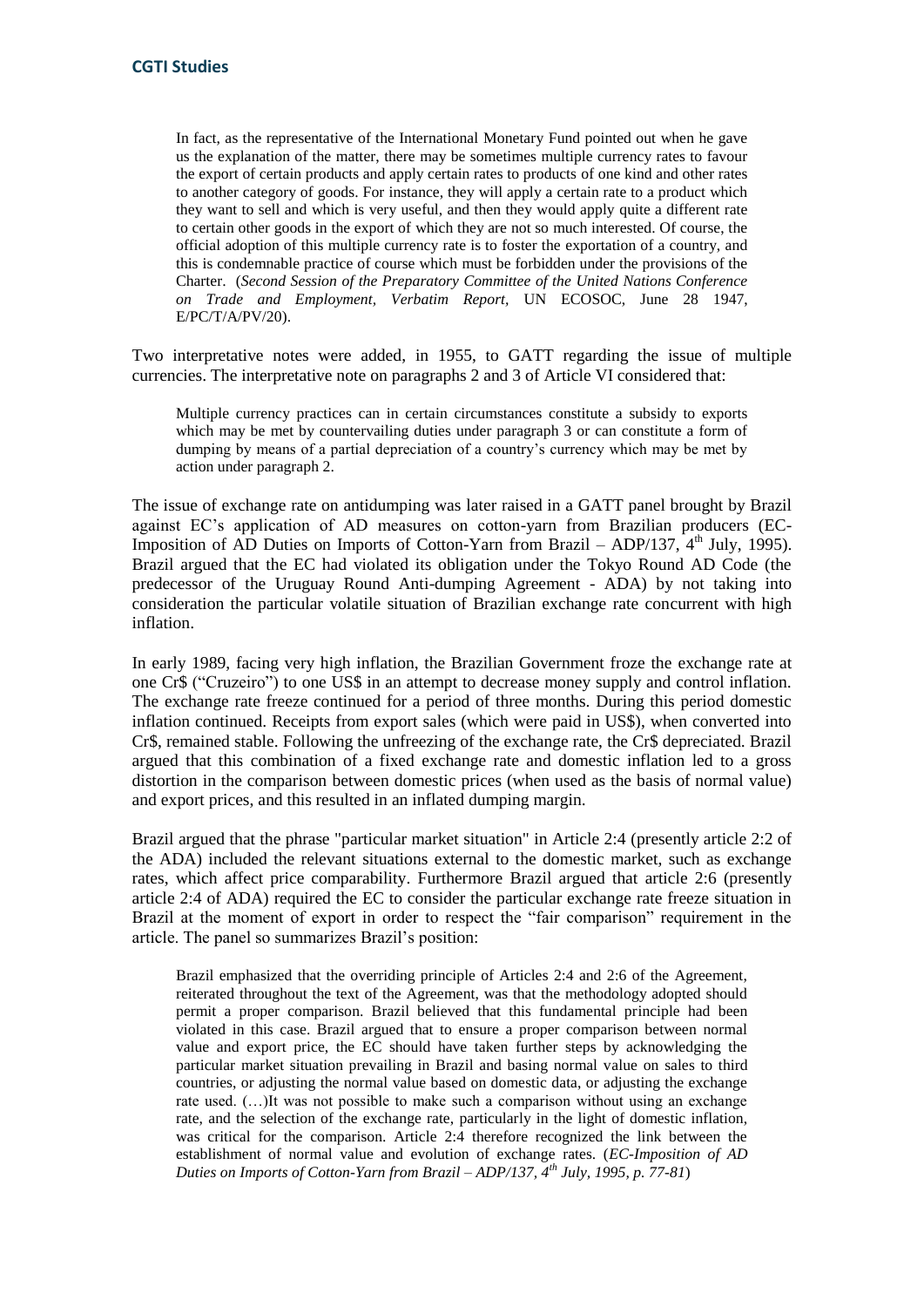Although relating to a fairly specific situation involving exchange rate issues, the case was an opportunity in which both parts had to discuss particularly different views of the impact of exchange rate variations on AD investigations. Even more broadly, the concept of neutrality of exchange rates was discussed by the parts.

Brazil was of the view that the *"EC's refusal to adjust the exchange rates used in its investigation violated a fundamental principle of the Agreement"*, considering as "price dumping" what was, in fact, *"the well-known phenomenon of "exchange dumping"*. Furthermore, Brazil argued that in so doing, the EC *"had relied on certain principles such as "monetary neutrality" that were not valid in the context of anti-dumping proceedings"*. (*EC-Imposition of AD Duties on Imports of Cotton-Yarn from Brazil – ADP*/137, 4<sup>th</sup> July, 1995, p. 118)

The EC, on the other hand, argued that:

The calculation of dumping margins had to be made on the basis of objective and verifiable information, and not on the basis of arbitrary and subjective aspects. Accepting Brazil's arguments in this regard would amount to introducing considerable amount of subjectivity and uncertainty into the system. It would go far beyond the scope of the Agreement, the possibilities and the competence of the investigating authorities, and the interests of the signatories to have security and predictability in international trade. (*EC-Imposition of AD Duties on Imports of Cotton-Yarn from Brazil – ADP/137, 4th July, 1995, p. 119*)

The EC was, in this sense, concerned with the potential consequences to the system of integrating exchange rate considerations into AD investigations. Brazil disagreed that the clear intent of the negotiators was to leave "monetary aspects of dumping" outside the scope of the Agreement. Rather, the intent of the negotiators would have been to exclude the depreciation of exchange rate (the so called exchange rate dumping) from the scope of the Agreement. In order words, since exchange rate dumping was not part of the Agreement, due consideration to exchange rate situations should be done in order to respect normal price and price comparability, as well as to avoid considering such a phenomenon as "regular dumping".

It was absolutely wrong to infer from this specific fact the general statement that "monetary aspects of dumping" were outside the scope of the Agreement. In any event, even if such a principle could be relevant to the interpretation of the Agreement, Brazil did not consider that it could be applied in a way to frustrate the fundamental objective of the Agreement, i.e. the requirement that there be a proper and fair comparison between normal value and export price. (*EC-Imposition of AD Duties on Imports of Cotton-Yarn from Brazil – ADP/137, 4th July, 1995, p. 280*).

Both countries agreed that the present rules governing AD investigation excluded the possibility of considering exchange rate dumping in the "price dumping margin". Brazil however argued that completely excluding monetary aspects of dumping would do exactly the opposite, since it would open up the possibility of counting exchange rate dumping as regular dumping, while the EC feared the possible unpredictability consequences to the system of considering such arguments.

The panel in the case did not render specific answers to the overarching question of whether monetary aspects of dumping were intended to be excluded or not from the AD agreement. It limited its analysis to the practical question posed by Brazil of whether the EC had violated the agreement by using the official exchange rate in its investigation. The panel thus concluded that Brazil had not proved that the particular exchange rate situation at the time of the sells affected directly the prices practiced in its local market insomuch to render it inadequate as a basis for normal price consideration. On that, the panel further stated that: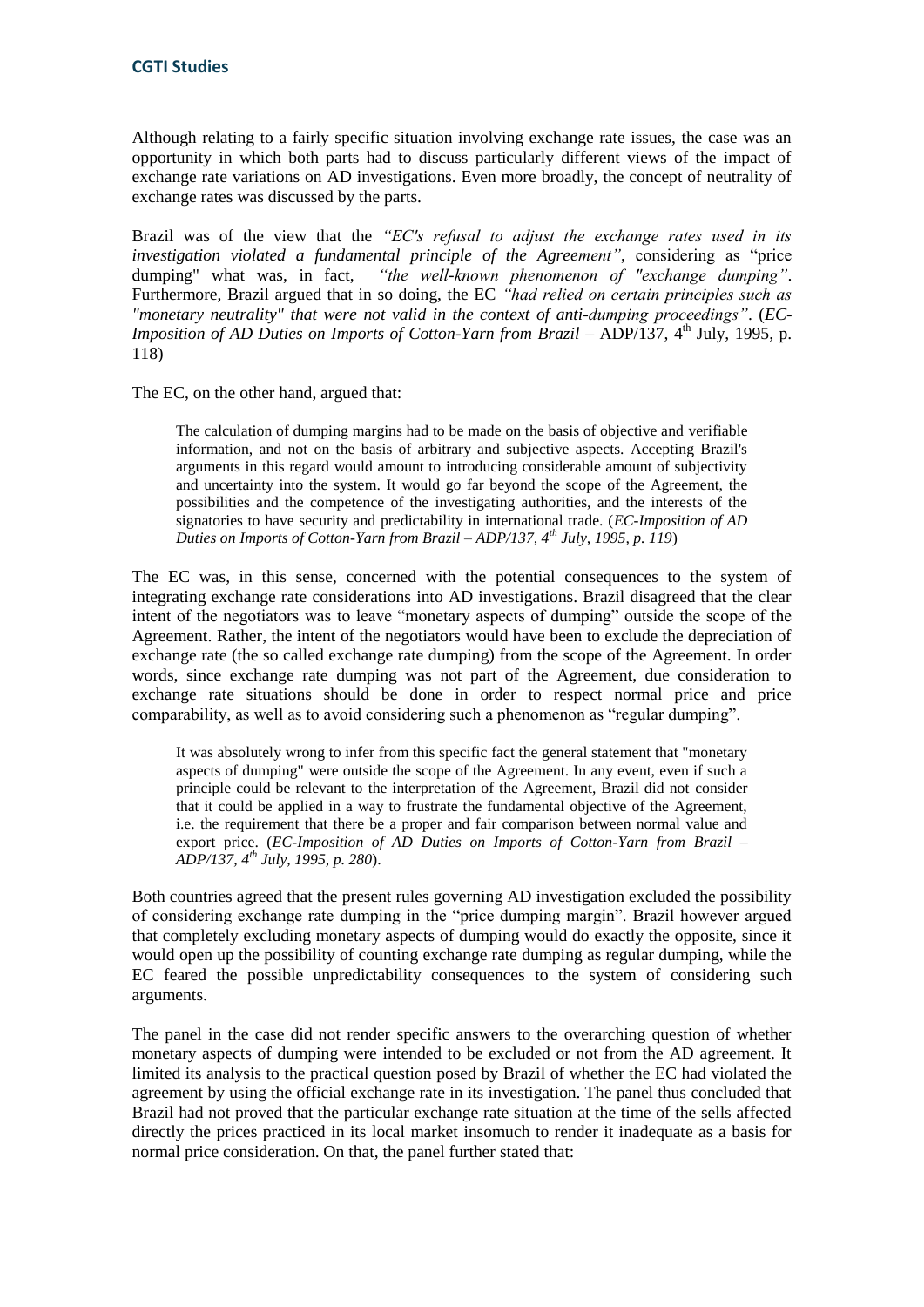Even assuming *arguendo* that an exchange rate was relevant under Article 2:4, it would be necessary, in the Panel's view, to establish that it affects the domestic sales themselves in such a way that they would not permit a proper comparison. Brazil had asserted that exchange rates were capable of affecting domestic sales and prices, because for example, the cost of raw materials could be affected by fluctuations in the exchange rate. In particular, domestic sales and prices could be affected if imported raw materials were used in domestic production. However, Brazil had not argued that the cost of raw materials used in manufacture of cotton yarn were in fact so affected. For the Panel to engage in such an exercise, it would have to exceed its scope of review. (*EC-Imposition of AD Duties on Imports of Cotton-Yarn from Brazil – ADP/137, 4th July, 1995, p. 479*)

In this sense, the panel did not exclude completely the influence exchange rate misalignments could have on AD investigations. Actually, were imported inputs considerable costs in cottonyarn production, and provided that Brazil presented this argument, exchange rate could be a relevant aspect in the investigation. In the panel's view, there is no *a priori* exclusion of exchange rate considerations in the application of the AD rules.

Considering price comparability and article 2:6 of the AD Code, the Panel reached a narrower interpretation. It considered that exchange rate misalignments would not affect price comparability since, if the prices compared (export price and normal price) had been rightfully selected, the only purpose of exchange rate would be to translate these princes into a common currency:

The exchange rate in itself is not a difference affecting price comparability. It is a mere instrument for translating into a common currency prices that have previously been rendered comparable in accordance with the second sentence of Article 2:6. In the view of the Panel, an exchange rate's function is to make it possible to subsequently effect an actual comparison on a common basis as provided under the other relevant provisions of the Agreement (*EC-Imposition of AD Duties on Imports of Cotton-Yarn from Brazil – ADP/137, 4th July, 1995, p. 494*)

Finally it is interesting to point out a study made by the GATT Secretariat on Contracting Parties national legislations on Antidumping and Countervailing Duties (*Anti-dumping and Countervailing Duties – Secretariat Analysis of Legislation*, Contracting Parties Twelfth Session, October 23, 1957, L/712)

The report recognized that:

In practice most countries do not distinguish between anti-dumping and countervailing duties and they levy a special charge (the name of which varies: dumping duties, antidumping duties, special duties etc.) regardless of the fact whether or not the price reduction has been achieved by dumping or by subsidization. The practical reason for this approach seems to be that a comparison with the "normal value" is possible in most instances while proof of a subsidization is often difficult, GATT, aware of these problems, permits the subsidy or bounty to be estimated, and states that no product should be subject to both antidumping and countervailing duties (paragraphs 3 and 5 of Article VI). (…)

A special type of low price import may also be mentioned in this connexion, namely those which are the consequence of currency measures taken in the exporting country. While in most such instances the price comparison will not permit the levy of an anti-dumping duty, GATT expressly permits the levy of countervailing duties in circumstances where the exportation of the product is facilitated by a multiple currency system (Note to Article I e VI). (*p. 7*)

Regarding the national legislation of Australia, one of its provisions read as follows: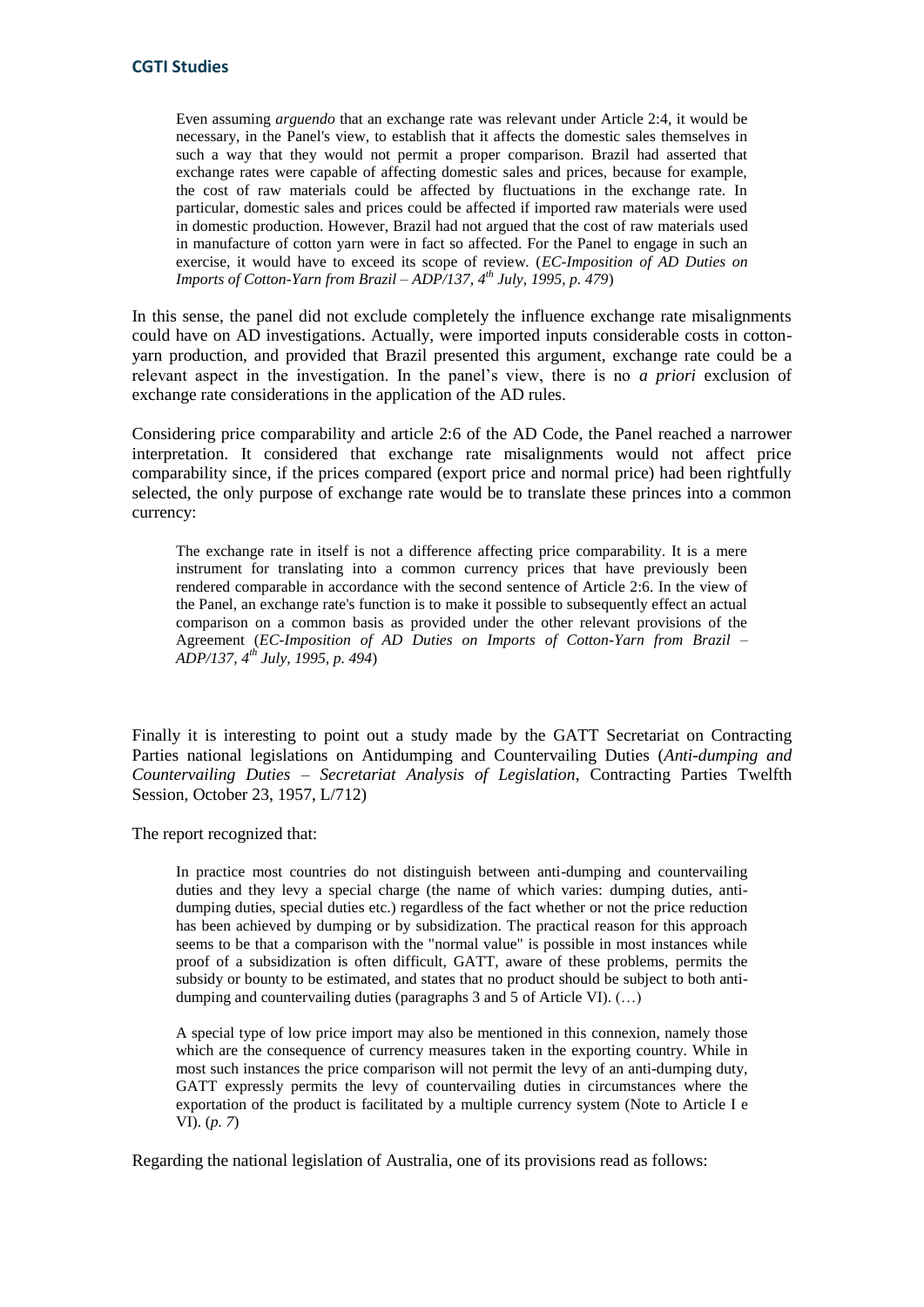If the Minister is satisfied, after inquiry and report by the Tariff Board, that goods have been or are being sold to an importer in Australia, which were manufactured wholly or in part from material supplied from any country whose currency has depreciated by comparison with the currency of the country to which the material was supplied, and that the manufactured goods have been or are being sold to an importer in Australia at a price below the price at which the same goods could have been manufactured in the country of manufacture if made from material of such country of manufacture, and allowing for a reasonable profit, the Minister may publish a notice in the Gazette specifying the goods as to which he is so satisfied.

Upon the publication of the notice there shall be charged, collected and paid to the use of the King, for the purposes of the Commonwealth, on those goods imported into Australia, a special duty (in this section referred to as "the dumped materials duty") (p. 35)

Regarding the national legislation of South Africa, some of its provisions read as follows:

83. (1) Whenever the Minister is satisfied, in respect of goods which are of a class or kind produced or manufactured in the Union, that  $-$  (...) (e) such goods have been or are being or are likely to be imported into the Union from a territory the currency of which is depreciated in relation to Union currency, or that the currency of the territory of origin of such goods which have been or are being or are likely to be imported into the Union is likewise depreciated,

(…)

84. The dumping duties which may be imposed in terms of section eighty-three, Shall be the following, namely  $-(\ldots)$  (e) "exchange dumping duty", which shall be the amount by which the actual cost of the goods as defined in section eighty-five is less than such cost expressed in the currency of the territory of origin or export of the goods and converted into Union currency at a rate which the Minister is hereby authorized to determine and notify in the Gazette. (*p. 94-95*)

Regarding the national legislation of the United Kingdom, some of its provisions read as follows:

(3) References in this Act to giving a subsidy are references to giving, directly or indirectly, a bounty or subsidy on the production or export of goods (whether by grant, loan, tax relief or in any other way and whether related directly to the goods themselves, to materials of the goods or to something else), and include  $-$  (...)

(b) the giving of favourable treatment to producers or exporters in the course of administering any governmental control over the exchange of currencies where such treatment has the effect of assisting a reduction of the prices of goods offered for export (*p.149*)

#### **Conclusions**

As presented throughout this paper, the issue of exchange rate was included in the GATT since its creation. Provisions such as Articles II:6 and Article XV, as well as thee Interpretative Note on Article VI, regarding multiple currencies, show that the impacts of exchange rates on trade instruments existed even during the par value system.

Concerns increased, however, when, in the 1970s, the IMF adopted a system on floating exchange rates. At this time, GATT Contracting Parties started discussing the possible impacts that this new system might have on international trade law and how the existing GATT provisions, such as Article II:6 needed to be adapted to the current financial context.